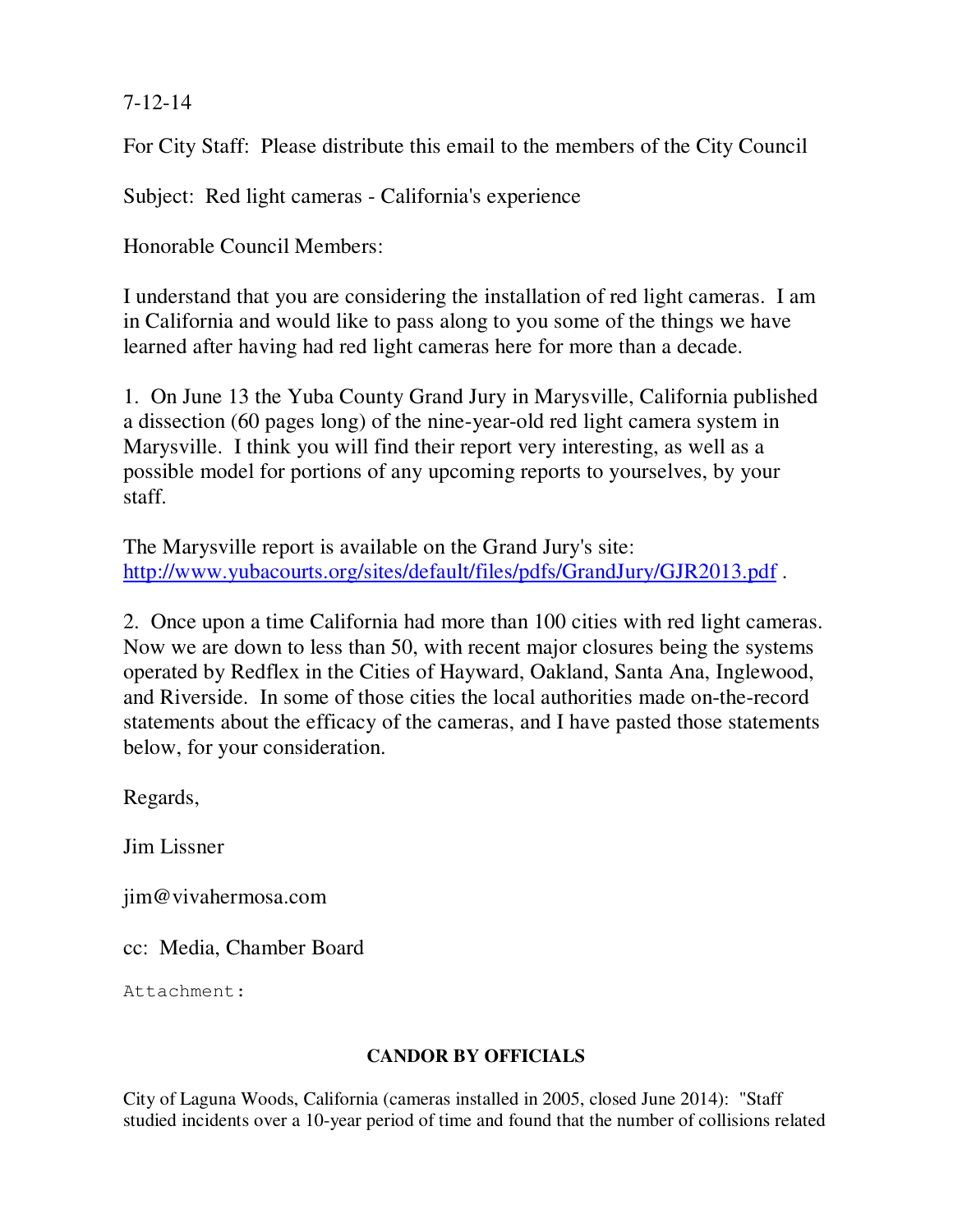to signal violations at the two photo enforced intersections fluctuated slightly, but did not change in any significant manner after initiation of the red light photo enforcement program." City Manager Christopher Macon in staff report prepared for 5-28-14 council item. http://www.highwayrobbery.net/TrcDocsLagunaWoodsContr2014MayStaffRep.pdf

City of Walnut, California (cameras installed in 2007, removed in 2014): "The statistical review of the RedFlex camera program did not reflect a reduction of traffic accidents, nor could the data support the cameras made the intersections safer." Mayor Tony Cartagena in 5-19-14 San Gabriel Valley Tribune article http://www.sgvtribune.com/generalnews/20140519/walnut-city-council-votes-to-end-red-light-camera-program

City of Riverside, California (cameras installed in 2006, closing Sept. 2014): "Upon review CalTrans has determined that the accident rates do not warrant the camera systems at any of the five CalTrans locations and has requested their removal." Riverside Director of Public Works/City Engineer Thomas J. Boyd, in report prepared for Public Safety Committee meeting of 6-18-12, page 2-3.

Source: http://www.highwayrobbery.net/TrcDocsRivers2012JuneStaffRepCloseProg.pdf

More from Riverside: "It's impossible to attribute causality to one thing. I don't know whether and to what degree the red light cameras have contributed to a reduction in traffic crashes." Chief of Police Sergio Diaz.

Source: 7-14-12 Press Enterprise article http://blog.pe.com/2012/07/14/police-chief-on-redlight-cameras-data-not-conclusive/

More from Riverside: "I have spoken publicly against the program several times in the past, once before the public safety committee and twice before the entire council. Each time, I expressed my dislike of the general concept of the program, the unethical tactics used to collect fees, inconclusive data regarding their effectiveness and the realization of corporate profits at the expense of our citizens. My position on these matters has not changed." Retired 28-year Riverside fire captain, in letter submitted for the Oct. 2, 2012 city council meeting. Source:

http://www.highwayrobbery.net/TrcDocsRiversideContractOpinionByRetdFireCapt.pdf

City of Emeryville, California (cameras installed in 2004, removed in 2012): "Staff also analyzed the number of accidents for the same seven year period and found that the red light cameras did not significantly impact the number of accidents." "Finance has estimated that elimination of the program would result in a \$200,000 per year savings to the City." Chief of Police Kenneth James, in reports submitted for 5-15-12 city council meeting. Source: http://web01.emeryville.org/sirepub/pubmtgframe.aspx?meetid=87&doctype=agenda

City of Los Angeles (cameras installed in 2000, removed in 2011): "It was completely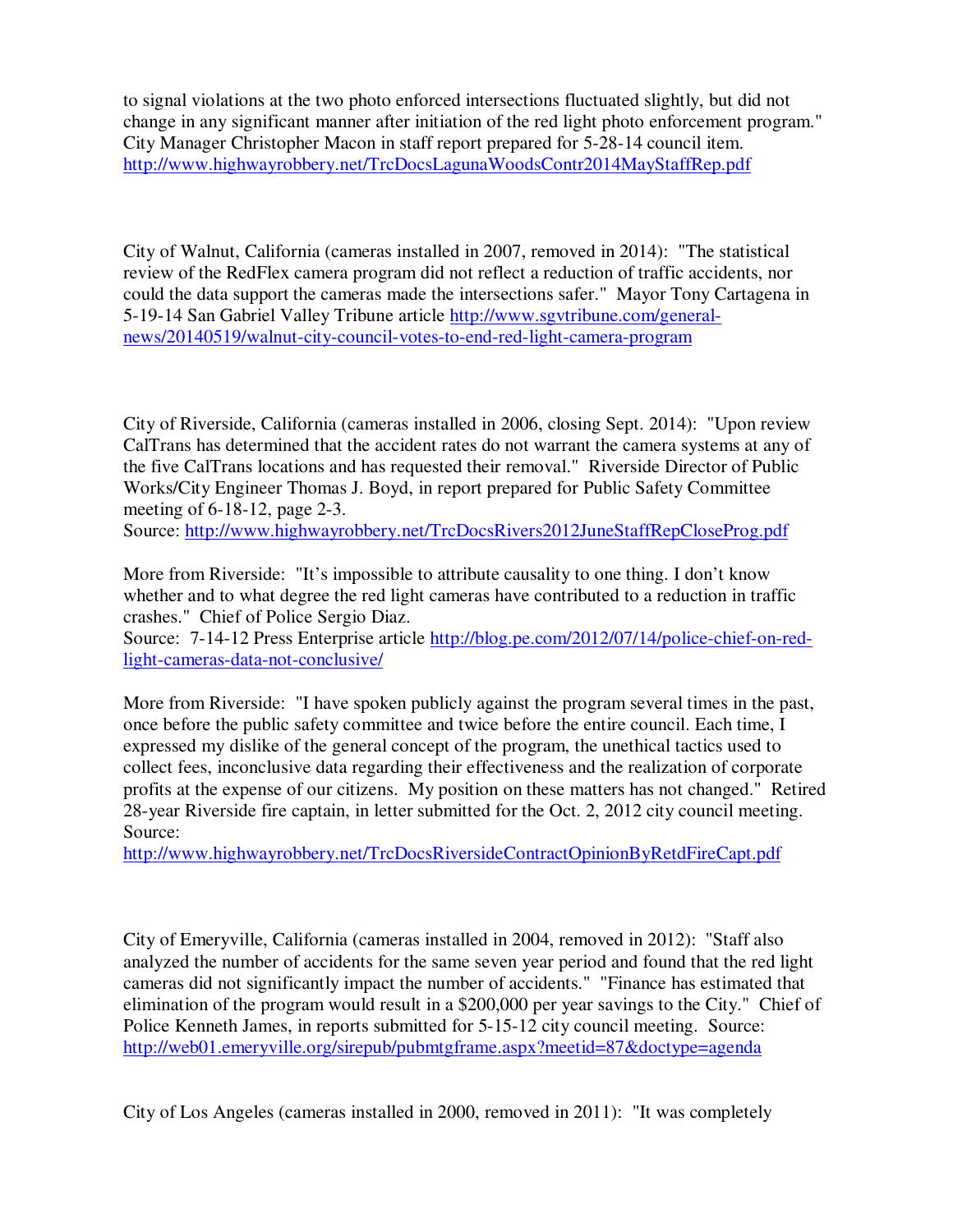wrong." "It was strictly designed to bring in revenue and didn't do anything for public safety." Councilmember Dennis Zine, who prior to his twelve years (termed out) on the council served 28 years with the LAPD, 18 years of which was on motors. Source: Los Angeles Daily News, 3-27-12, http://www.dailynews.com/general-news/20120328/red-lightscofflaws-will-catch-a-break

City of San Bernardino, California (cameras installed in 2005, removed in 2012): "It was the consensus of the Council that the City has lost business because of the red light cameras and they're not making the City any safer." Minutes, 1-24-11 city council meeting. http://www.highwayrobbery.net/TrcDocsSanBernContr2011JanMins.pdf

City of El Monte, California (cameras installed in 2003, removed in 2008): "A comparison of traffic collisions at Redflex monitored intersections vs. non-Redflex monitored intersections revealed that there is no statistical difference in the number of traffic collisions because of Redflex monitoring." Chief of Police Ken Weldon, in memo presented at 10-21-08 council meeting.

http://www.highwayrobbery.net/TrcDocsElMonteContrTerminateWeldonMemo.pdf

More from El Monte: "We're spending a lot of staff time on this just to gain \$2000 a month." "It doesn't reduce accidents -- that's what our studies and results have come back." City Manager James W. Mussenden. Source: Granicus video of council meeting of 10-21-08, at 1:28:40, available on City's website at http://www.ci.elmonte.ca.us/IWantto/View/VideosonDemand.aspx

City of Upland, California (cameras installed in 2003, removed in 2009): "The system appears to have little influence on the number of red light related collisions at monitored intersections. At times, rear end collisions have actually increased." Chief Steve Adams, in memo presented at 3-9-09 council meeting.

Source: http://www.highwayrobbery.net/TrcDocsUplandStaffReport2009Mar9.pdf

City of Whittier, California (cameras installed in 2004, removed in 2010): "Initially, the redlight program did change behaviors because it did lessen the number of red-light violations but over the long term it didn't appear to lessen the number of injury accidents." Assistant City Manager Nancy Mendez.

Source: 12-6-10 Whittier Daily News

http://www.highwayrobbery.net/TrcDocsWhittierArticleProgTerminated.pdf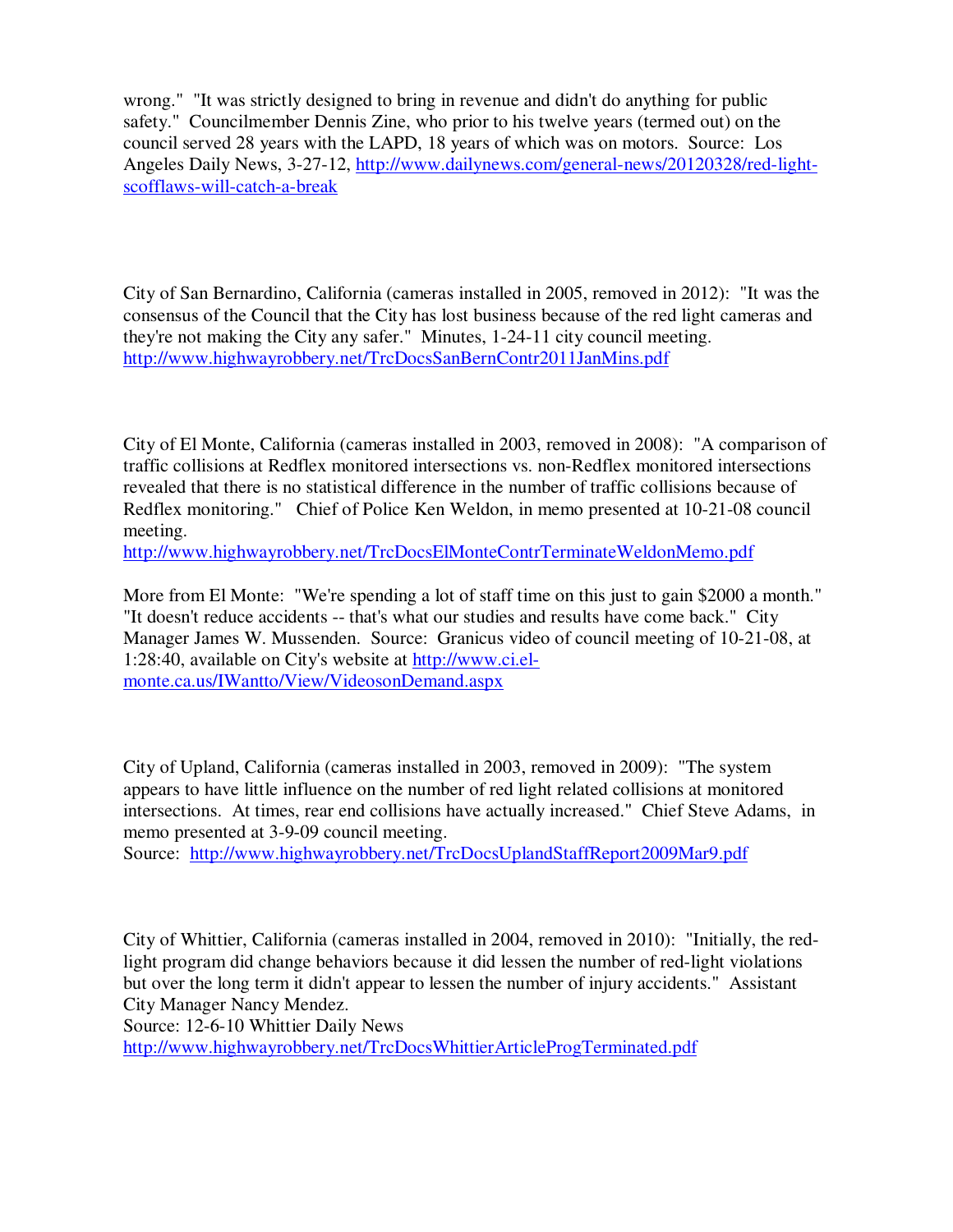City of Loma Linda, California (cameras installed in 2006, removed in 2010): "I believe these red light cameras are ways for city governments to legally extort money from their citizens." "The month after we lengthened the yellow light by one second, the number of violations that we have seen dropped by 90 percent." Mayor Rhodes Rigsby, M.D. Source: KABC - TV, 12-3-10,

http://abclocal.go.com/kabc/story?section=news/local/inland\_empire&id=7824510

City of Gardena, California (cameras installed in 2005, removed in 2011): "Our research in Gardena has revealed there is no significant traffic safety impact as a result of the use of the red light cameras. At almost every intersection where we have cameras, collisions have remained the same, decreased very slightly, or increased depending on the intersection you examine. When combining the statistics of all the intersections, the overall consensus is that there is not a noticeable safety enhancement to the public." Chief of Police Edward Medrano, in memo presented at 2-9-10 council meeting. Source:

http://www.highwayrobbery.net/TrcDocsGardenaContr2010staffRepFull.pdf

City of Bell Gardens, California (cameras installed in 2009, removed in 2012): "To date, 95% of the funds collected from verifiable violations have been paid to RedFlex Traffic Systems for operating the cameras. The remaining 5% of funds collected have been utilized to partially offset costs of personnel to manage the system. The red light camera program has contributed to a moderate decrease in the overall number of accidents; however, no change in the overall number of injury accidents. Furthermore, the police department has recognized unanticipated personnel costs to manage the program. Based on this analysis, the red light camera program is not significant enough of a community safety benefit to justify the continuation of the program beyond the existing three (3) year agreement term that expires on March 29, 2012." Staff report presented at 9-26-11 council meeting. http://www.highwayrobbery.net/TrcDocsBellGdnsContr2011staffRep.pdf

City of Hayward, California (cameras installed in 2008, removed in 2013): "In response to Council Member Zermeño's question for reasons why cities chose to drop out of the Red Light Camera program... City Manager David commented that another reason was the lack of strong evidence in the industry that red light cameras were effective in reducing collisions." Minutes, 10-11-11 council meeting.

http://www.highwayrobbery.net/TrcDocsHaywardStaffRep2011Oct11mins.pdf

More from Hayward: "There is no concrete data that supports the fact that red light cameras are supposed to reduce collisions." "That's not been our experience here in Hayward. We've had much better results with a redeployment of our motor officers. I think that having that personal contact with our community members makes a lasting impression. It's an opportunity for us to change behavior when it's wrong versus getting a ticket in the mail 2-4 weeks down the road." Hayward Police Chief Diane Urban, during 3-6-13 city council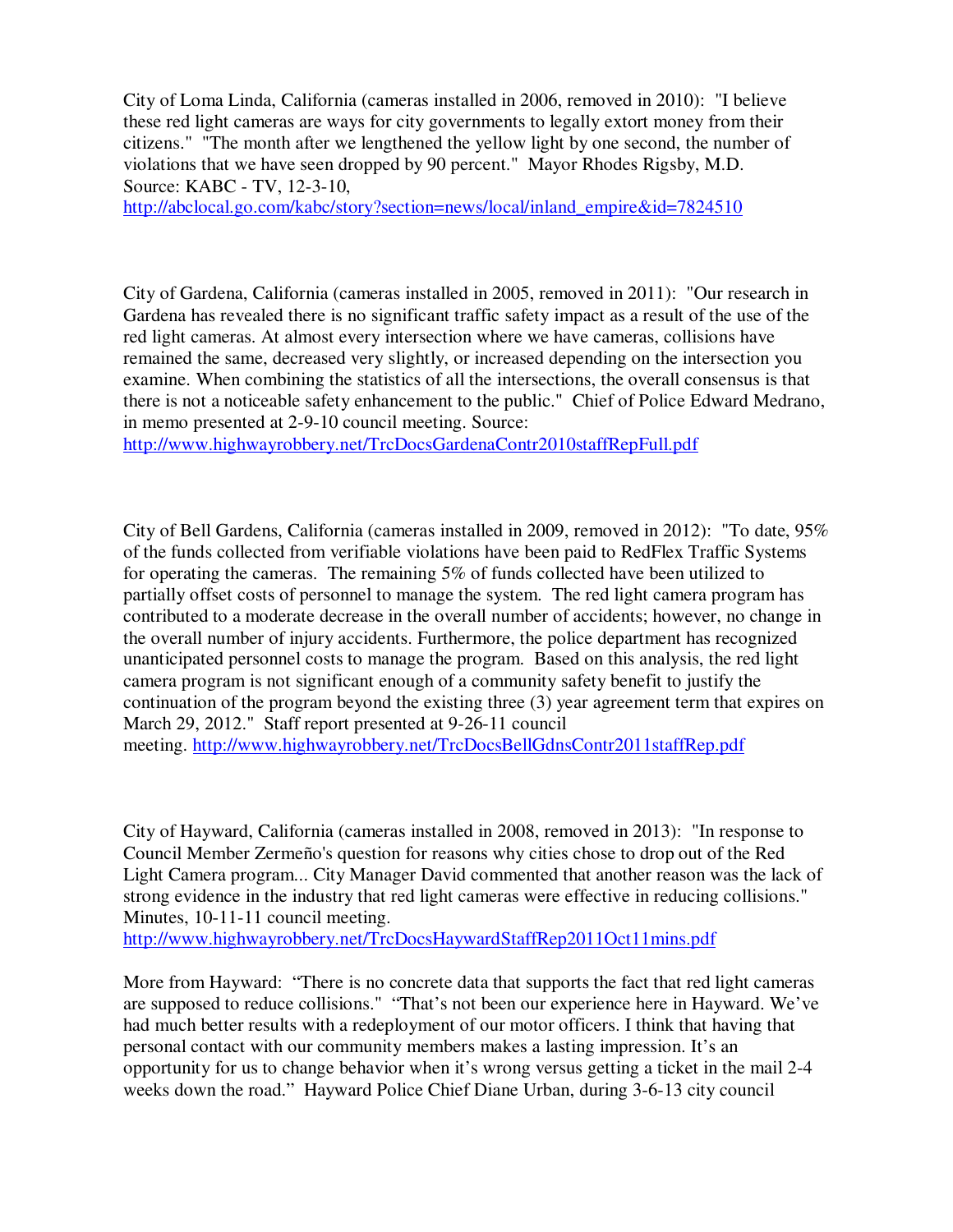meeting. http://sanfrancisco.cbslocal.com/2013/03/06/hayward-to-get-rid-of-red-lightcameras/

City of Hawthorne, California (cameras installed in 2004, still operating as of 2014): "The hope is that driving behavior is corrected, not just through that intersection but through the rest of the time you're driving here." "You need to study accidents overall. Some of the data that you don't have is accidents for their entirety in our city. You know what, you're right, they're not going down. I wish they were." Hawthorne Police Captain Keith Kauffman, during 3-13-12 city council meeting.

http://highwayrobbery.net/redlightcamsdocsHawthMain.html#Council2012

City of Escondido, California (cameras installed in 2004, removed in 2013): "Staff's analysis is, the data on accident rates is inconclusive." "We didn't find any change between photo enforced intersections and citywide. You're just as likely to be injured at a photo enforced intersection as you are citywide. So we didn't find anything to demonstrate that severity had been reduced." "Photo enforcement has the highest cost of all the countermeasures." Escondido Assistant Director of Public Works Julie Procopio. Source: Video of council meeting of 8-21-13, at 1:26:50, available on City's official archive site, at http://escondido2.12milesout.com/

| <b>Effectiveness of Other Counter</b><br><b>Measures</b>       |                                                  |                                                 |
|----------------------------------------------------------------|--------------------------------------------------|-------------------------------------------------|
| <b>Counter Measure</b>                                         | Crash<br><b>Reduction</b><br>Factor <sup>*</sup> | <b>Cost per</b><br><b>Intersection</b><br>/Year |
| <b>Left Turn Protected Phasing</b>                             | 27%                                              | \$5,000                                         |
| <b>Retroreflective Backplates</b>                              | 13%                                              | \$2,000                                         |
| <b>Countdown Pedestrian Heads</b>                              | 20%                                              | \$4,800                                         |
| <b>Improve Signal Coordination</b>                             | $27%$ **                                         | \$2,400                                         |
| <b>Automated Enforcement (RLPE)</b>                            | 12%                                              | \$89,800                                        |
| <b>FHWA study estimates</b><br><b>Right Angle Crashes Only</b> |                                                  |                                                 |

Slide shown by staff at 8-21-13 Escondido council meeting

More from Escondido: "Some of the best footage of really drastic collisions comes from red light cameras." "The cameras are there, the collisions still happen." Councilwoman Olga Diaz. Source: Video of council meeting of 8-21-13, at 1:30:00.

City of South Gate, California (cameras installed in 2003, removed in 2013): "The most disappointing thing from staff's perspective is the lack of change in behavior at the intersections." "If you look at the statistics that were provided by RedFlex, you didn't see a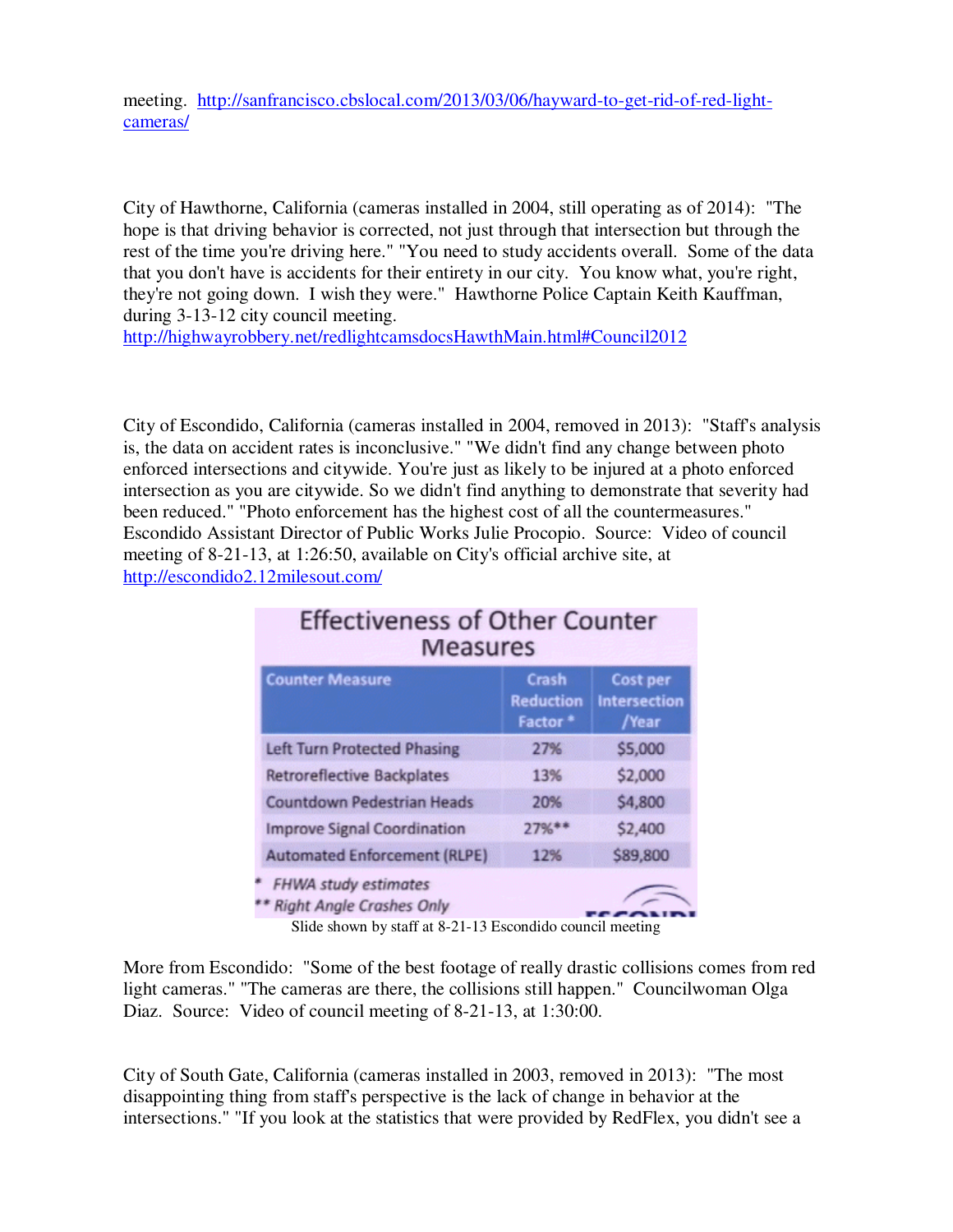dramatic impact in the behavior over the years. In fact, a limited correlation between the implementation of RedFlex and the change in behavior. That's disappointing in the deployment, not just in this city, but everywhere."City Manager Michael Flad at council meeting of 9-10-13. Source: audio clip audio of full item

City of Moreno Valley, California (cameras installed in 2008, removed in 2009, City of Riverside camera on shared border removed in 2012 at Moreno Valley's request): "We took the heat without having any control over it." "I'm happy to see all those red light cameras go. …The few people that like them just haven't looked at the reality of what it does. It takes away the discretion of a police officer." Moreno Valley Mayor Richard Stewart. Source: Riverside Press Enterprise article 8-6-12 http://www.pe.com/local-news/riversidecounty/riverside/riverside-headlines-index/20120806-moreno-valley-red-light-camera-to-beshut-off.ece

The San Mateo County (California) Superior Court (beginning in 2005 nine cities in the County installed cameras and five still were operating cameras as of early 2014 but one of the five has ordered theirs removed in Aug. 2014): "Are we doing right by the public?" "It's questionable whether the trade-offs are appropriate." "There's a balance there, and I don't think we have found it." CEO John Fitton, San Mateo Superior Court, on 11-13-09. Source:

http://www.highwayrobbery.net/TrcDocsSanMateoCountyArticles2009Nov13CourtExecAngr y.txt

More from the San Mateo Superior Court: "I would advise cities who are contemplating installing red light cameras to move cautiously. I know these systems generate revenue for cities, but safety-wise there are questions about whether the red light cameras reduce accidents." CEO John Fitton, on 2-16-10. Source: KGO-TV, http://www.abclocal.go.com/kgo/story?section=news/local/peninsula&id=7280823

From the San Mateo County Grand Jury: "Based on the data provided by the cities, there was no overall trend indicating a noticeable change in accident rates before and after installation of red light cameras." "Recently, the City of San Carlos extended the yellow light time to comply with state standards and found that the number of citations fell dramatically." "As a result the revenue from red light citations could no longer cover the associated costs." Source: 2010 Grand Jury Report

http://www.highwayrobbery.net/TrcDocsSanMateoGrandJuryFinalRep.pdf

## **In Other States**

City of Roswell, Georgia: "When you look at the number of crashes before the cameras were installed compared to after, they're virtually the same." Roswell Transportation Director